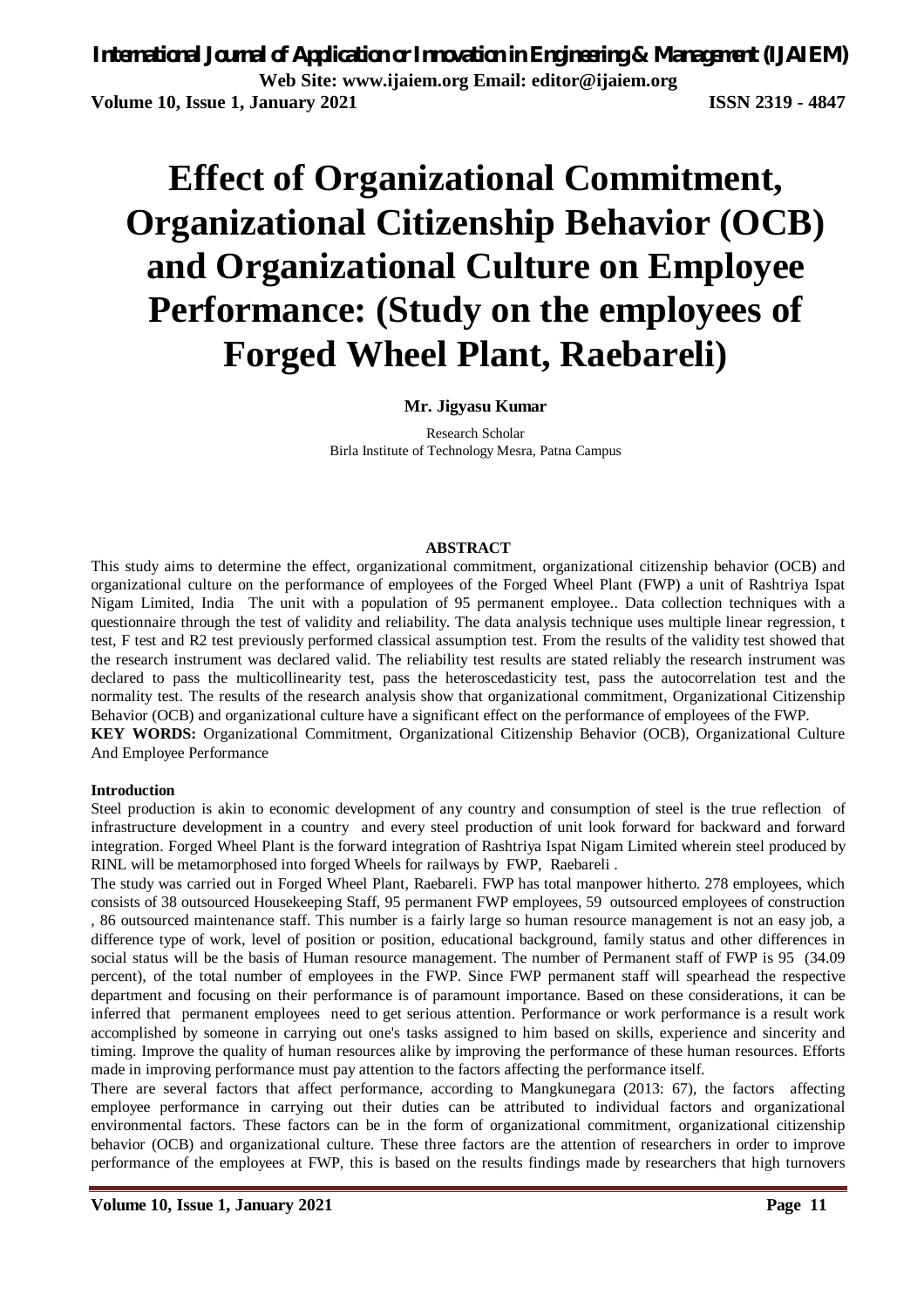### *International Journal of Application or Innovation in Engineering & Management (IJAIEM)*

**Web Site: www.ijaiem.org Email: editor@ijaiem.org**

### **Volume 10, Issue 1, January 2021 ISSN 2319 - 4847**

and lack of loyalty to the organisation, indicates low commitment of FWP employee organization. . The low factor of organizational citizenship behavior (OCB) in FWP. based on the findings of this researcher which is indicated by the high number of tardiness to work, complaints by the employees against job duties and employee reluctance to perform work outside the tasks as stated in the job description. This reflects the poor organizational culture of FWP employees. Executives in particular needs to be improved because some of them do not understand the vision and mission of FWP and lack of employee involvement in FWP activities. Delay in completing the task is also observed.

Apart from the problems mentioned above, the researchers too found there were differences in the results of previous studies which were based on study theory, organizational commitment, organizational citizenship behavior (OCB) and organizational culture are the factors that affect performance of the employees, but at an empirical level there are still findings inconsistent. Research by Ranty Saptri (2016); Dhani Sukaryanti (2016); Kristianty Nadapdap and Winarto (2017); Martiyanti Pristiwi, Bambang Swasto Sunuharyo (2018); reveals that organizational commitment matters significantly to employee performance. In contrast to the research conducted by Bara Primarda Lamdany (2013); Binyamin Ricard Manery, Victor PK Lengkong, Regina T. Saerang (2018); reveal that employee commitment to organization has no significant effect on the employee performance. The variable organizational citizenship behavior (OCB) , research by Yumna Dalian Putri and Hamida Nayati Utami (2017); Desy Khoirun Nisa, Budi Santoso and M. Naely Azhad (2018); Martiyanti Pristiwi, Bambang Swasto Sunuharyo (2018); Nurul Hikmah, Aji Susanta (2018); reveal that Organizational Citizenship Behavior (OCB) has a significant effect on employee performance. In contrast to the research of Firman Nurhalim, Diana Sulianti K. Tobing, Sudarsih (2015); Luhur Agung Bowo Leksono (2018); organizatonal Citizenship Behavior (OCB) has no significant effect on employee performance. According to the research conducted by Farid Maslukhan (2015); Jamaludin, Rudi Salam, Harisman Yunus, Haedar Akib (2017); state that culture of the organization has a significant effect on employee performance. Different from research by Firman Nurhalim, Diana Sulianti K. Tobing and Sudarsi (2015); Dhani Sukaryanti (2016) which reveals that organizational culture is not significantly influential to employee performance.

The problems in the FWP based on previous research findings on the effect of organizational commitment, organizational citizenship behavior (OCB) , organizational culture on performance employees show that there is still a research gap due to studies conflicting results, so researchers conducted research with the title, "**Effect of Organizational Commitment, Organizational Citizenship Behavior (OCB) and Organizational Culture on Employee Performance: (Study on the employees of Forged Wheel Plant, Raebareli)"**

### **Literature Review and Hypothesis Development**

- **1. Organizational Commitment** According to Luthans (2012: 249) states that organizational commitment is "Attitudes that reflect employee loyalty to the organization and continuous process in which organizational members express concern to the organization and its continued success and progress". Moorhead and Griffin (2013: 73) say that organizational commitment is "an attitude that reflects the extent an individual knows and is bound to the organization". Robbins and Judge (2011: 111) states that organizational commitment is "a circumstances where an employee siding with a particular organization and objectives - purpose and desire to maintain membership in the organization such". According to Triatna (2015: 120) commitment in the organization is "A level of employee loyalty to the organization characterized by his desire to remain part of the organization, do his best for the organization, and always maintain the good name of the organization". Based on this opinion it can be concluded that commitment organizational is a strong desire in employees to always be bound and involved actively in the organization for achieve organizational goals. The dimensions contained in the commitment organizational according to Meyer and Allen in Umam (2010: 258) there are three dimensions of commitment in organization, namely:
	- **a)** Affective Commitment, includes emotional relationships members of the organization, the identification process with the organization, and involvement of members in organizational activities. The higher the affective commitment of an employee, the greater the employee's intention to remain a member of the organization.
	- **b)** Continuance Commitment, relating to self-awareness of organizational members about the harm that will be experienced when leaving the organization. The higher the continuance commitment an employee, the greater their sense of need going to the organization.
	- **c)** Normative Commitment (Commitment Normative) describes about how attached feel to stay in the organization. The high normative commitment will show how much you feel employee attachment to the organization.
- **2. Organizational Citizenship Behavior (OCB)**: Organizational Citizenship Behavior (OCB) involves several behavior includes helping others, volunteering for tasks extra duty, adhere to the rules and procedures in place work. These behaviors illustrate the added value of an employee is a form of pro-social behavior, namely positive social behavior, constructive and meaningful help, this was stated by Aldag and Resckhe in Titisari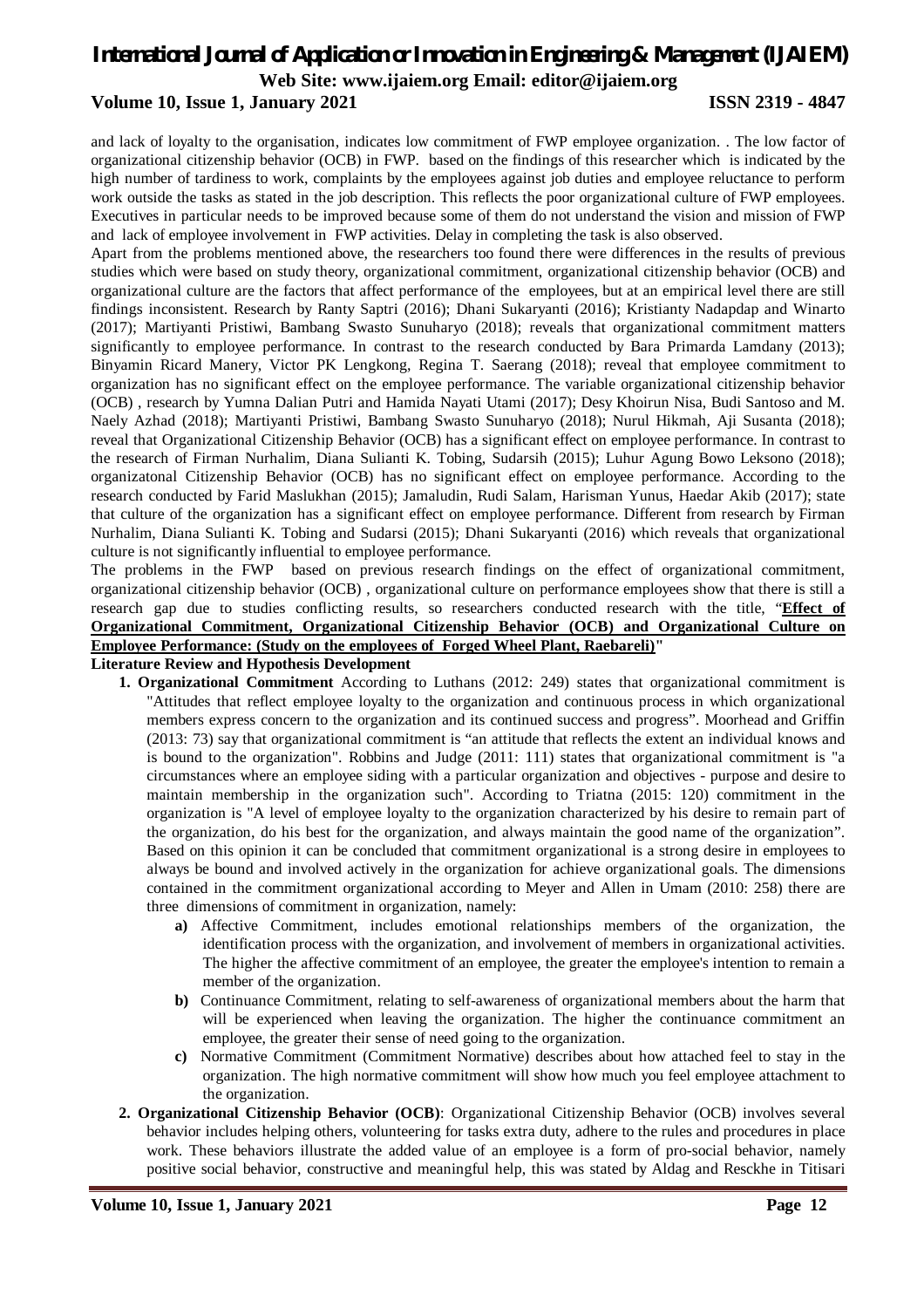### **Volume 10, Issue 1, January 2021 ISSN 2319 - 4847**

(2014: 5). Hermaningsih's internal organs (2012: 128-129) describe OCB as a good fraternal syndrome which includes cooperation and movement constructive tasks that are not ordered as in formal tasks. OCB defined as citizen policies that are not respected by the system formal rewards directly / explicitly. This behavior is behavior personal so that it cannot be carried out in a formal role or task, so that if someone does not behave citizenship then it cannot punished. Citizenship behavior or extra role is implemented in five form of behavior, namely:

- **a)** Altruism (behavior of helping others) Selfishness, such as giving help new coworkers, and make time for other people. Behavior helps colleagues or coworkers who experience difficulty in the situation he is facing is good regarding the task in organization or other people's personal problems. This dimension leads to give help which is not an obligation bear.
- **b)** Conscientiousness (behavior that exceeds the minimum requirements of organizational regulations) Employee behavior that is done of their own will (discretionary) where the behavior exceeds the minimum requirements of the regulations organization in terms of attendance, compliance with regulations and procedures orderly, rest time and so on.
- **c)** Sportsmanship, such as avoiding complaints, to maximize the total amount of time which is used in constructive efforts in the organization. Behavior that tolerates less than ideal circumstances within the organization without raising objections. Someone who have a high level in sportsmanship will show positive attitude and avoid complaining. Sportsmanship will promote a positive climate among employees, employees will be more polite and cooperate with others, so will create a more pleasant work environment.
- **d)** Courtesy (maintaining good relations) Maintaining good relations with co-workers is a root to avoid interpersonal problems. A person who has this dimension is people who value and care for others. Courtesy can help prevent incidence of problems and maximizing use of time.
- **e)** Civic Virtue (citizen wisdom) Behavior that indicates responsibility for organizational life (following changes in the organization, taking the initiative to recommend how the organization operates or procedures can be repaired, and protect the resources owned by organization) Based on this opinion, it is concluded that OCB is Informal employee behavior that supports the achievement of organizational goals through improving employee performance.

**3. Organizational Culture:** The organizational culture according to G. Graham in Siswadi (2012: 71) is norms, beliefs, attitudes and philosophy of the organization. Culture as a unique system of values, beliefs and norms jointly by members of an organization. Culture also becomes a cause is important to the effectiveness of the organization itself.

In addition to the above understanding, Robbins in Sambiring (2012: 41) gives understanding that organizational culture refers to a shared meaning system is adopted by the members who distinguish the organization from the another organization. According to Denison in Achmad Sobirin (2007: 194) suggests that the dimensions of organizational culture include:

- **a)** Involvement (involvement), which is a culture the organization has character "highly involved " in encouraging employees to be involved as well creates a sense of belonging and responsibility. This is done in a manner informal and implicit and through the bureaucracy. Indicators of this dimensions are:
	- Empowerment , namely individuals who have the authority, initiative, the ability to manage his work. This creates a sense of belonging and responsibility towards the organization.
	- Team Orientation, which is working cooperatively to achieve common goals where every employee feels the same responsible for one another. The organization prioritizes business team to get the job done.
	- Capability Development, namely the organization continuously invest in developing employee skills for excellence competitiveness and answer business needs.

**b**) Consistency, that is, a company will be more effective if more consistent, well-coordinated and more organizational culture integrated. Consistency is the main source of integration, coordination and control. This consistency dimension includes several indicators, including:

- Core Values , i.e. organizational members share a set of values which creates a clear sense of identity and expectation.
- Agreement , namely members of the organization are able to obtain agreement on critical issues. In this case including the level agreement and reconcile the degree of difference.
- Coordination and integration, namely various functions and units in organizations able to work together to achieve common goals.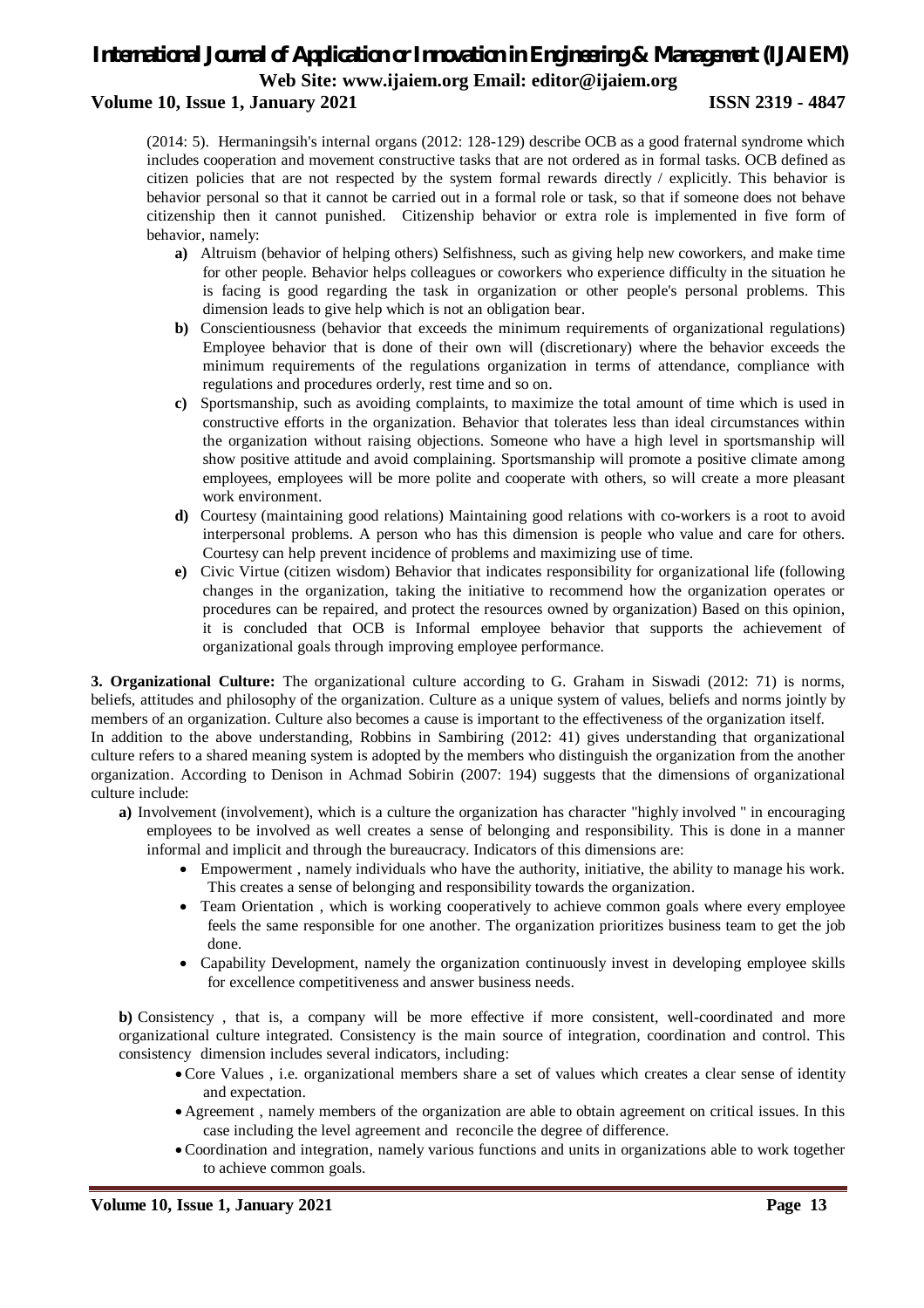### **Volume 10, Issue 1, January 2021 ISSN 2319 - 4847**

**c)** Adaptability, namely the organization holding on to norms and trust that supports the company's capacity to accept, interpret and translate the signs from the environment into changes in internal behavior. This dimension includes several intermediate indicators other:

- Creating change, namely organizations are able to create ways adapt to meet changing needs. In this organizations are able to read the business environment, react quickly against current trends and anticipate changes in the future come.
- Customer focus, namely the organization understands and reacts to customers and anticipate future customer needs. This matter reflects the extent to which the organization is moved by pain for satisfy the customer.
- Organizational learning, namely the organization accepts, translate, and interpret the signals from the environment .Have an opportunity to innovate, acquire knowledge, develop knowledge.
- Mission, namely a successful company has a direction and goals that is clear in defining the company's goals, a plan strategic vision that expresses how the company will in its future to come.
- **d)** Dimensions include several indicators, including:
	- Strategy direction and intent, namely a clear strategic direction define organizational goals and clarify how everyone can contribute to the organization.
	- Goal and objectives, namely goals related to mission, vision and strategy and provide clear directions for everyone inside organization at work.
	- Vision, namely the organization has a common view of the desired future. Vision reflects the main values organizing and describing the thoughts and feelings of the people inside organization. The vision also provides guidance on funds for the organization. Based on the opinions of experts, it is concluded that culture organization is a set of rules and rules contained in a an organization that functions to organize and deal with all situations internal and external to the organization or company.

**4. Employee Performance:** Mangkunegara (2012: 9) says that performance is, "The result of work in quality and quantity achieved by an employee in carrying out his duties in accordance with the responsibilities given to him". In addition, Nawawi in Widodo (2015: 130), stated that performance is, "The results of the implementation of work are good physical / material and non-physical". Performance dimensions to measure employee performance according to Robbins, (2012: 155) includes:

- **a)** Quality, namely the extent to which the process or results of the implementation of activities approaching perfection or approaching the desired goal.
- **b**) Quantity is how much the employee makes, for example number of units, number of completed activity cycles.
- **c)** Timeliness is the degree to which an activity is completed at the desired time, taking into account the coordination of other outputs as well as the time available for other activities.
- **d)** Effectiveness, namely the extent to which the use of resources (organization human, financial, technological and material) intended to achieve the highest yield or loss reduction from each unit of use resource.
- **e)** Independence, namely the degree to which a worker can carry out a job function without requiring the supervision of a supervisor to prevent unwanted actions. Based on the understanding of the performance of some of the opinions of these experts, it can be concluded that employee performance is the result of one's work in an organization which includes quality, quantity, timeliness, effectiveness, independence.

**Framework** To show a direction in order to get a better picture more clearly, the researcher made a framework *(Fig 1)* in the present study which is appended below:

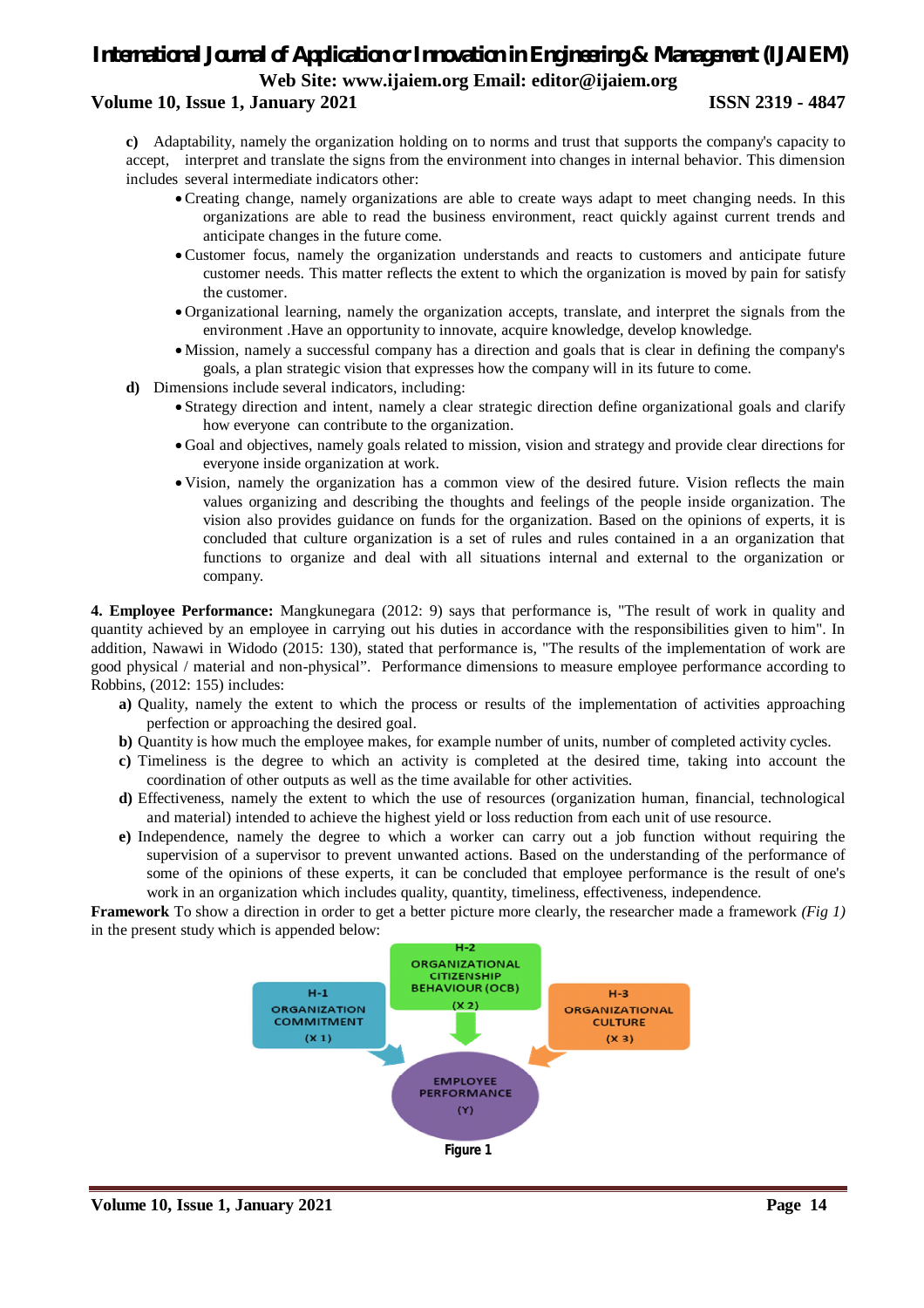### *International Journal of Application or Innovation in Engineering & Management (IJAIEM)* **Web Site: www.ijaiem.org Email: editor@ijaiem.org Volume 10, Issue 1, January 2021 ISSN 2319 - 4847**

Following variables have been identified for the study:

- 1. The independent variable is organizational commitment (X 1), organizational citizenship behavior (OCB) (X 2) and organizational culture (X 3)
- 2. The dependent variable is employee performance (Y)

### **Hypothesis**

**1.** The influence of organizational commitment on employee performance. According to Steer and Porter in Sopiah (2008: 156) a form of work bond strong loyalty is not passive, but also involves relationships who are active with work organizations that have the goal of giving everything efforts for the successful implementation of organizational goals. employees who having a high commitment will make every effort to achieve organizational goals. If organizational goals are achieved then performance the organization will be better off. Research conducted by Ranti Sapitri (2016) who stated that organizational commitment has an effect significant to employee performance. This is also supported by research conducted by Dhani Sukaryanti (2016), Kristianti Nadapdap and Winarto (2017), Martiyanti Pristiwi, Bambang Suwasto Sunuharso (2018) who revealed that organizational commitment has a significant effect on employee performance. Based on the description, the hypothesis proposed in this research is:

### *H 1: Organizational commitment (X1) has a significant effect on performance Forged Wheel Plant Employees.*

2. Influence of Organizational Citizenship Behavior (OCB) According to Robbins and Judge (2008: 40) stated the facts that the organization has employees who have Organizational Commitment (X 1) Employee performance (Y) Organizational Citizenship Behavior (OCB) (X 2) Organizational Culture (X 3). Organizational Citizenship Behavior (OCB), will have performance better than other organizations. Research conducted by Yumna Dalian Putri and Hamida Nayati Utami (2017) revealed that Organizational Citizenship Behavior (OCB) has a significant effect on employee performance. This is also supported by research conducted by Desy Khoirun Nisa, Budi Santoso and M. Naely Azhad (2018), Martiyanti Pristiwi, Bambang Swasto Sunuharyo (2018), Nurul Hikmah, Aji Susanta (2018) also revealed that organizational citizenship behavior (OCB) has a significant effect on employee performance. Based on the description above hypotheses proposed in this study are:

### *H 2 : Organizational Citizenship Behavior (OCB) (X2) has a significant effect on the performance of the employees of FWP.*

3. The influence of organizational culture on employee performance According to Robin and Judge (2008: 258) revealed that in culture Strong employment contained the characteristics that the organizational culture had oriented to the work results (performance) of its employees. In Desy's research Khoirun Nisa, Budi Santoso and M. Naely Azhad (2018) revealed that organizational culture has a significant effect on performance. This is also supported by research conducted by Farid Maslukhan (2015), Jamaludin, Rudi Salam, Harisman Yunus, Haedar Akib (2017) who revealed that organizational culture has a significant effect on performance. Based on the description above, the hypothesis is carried out in the study is :

### *H 3: Organizational Culture (X3) has a significant effect on performance of Forged Wheel Plant employees*.

### **Research Methodology**

**The scope of research:** This type of research is survey research using quantitative, where the data analysis carried out in this study by doing statistical calculations. This research design / design is an explanatory type namely the causal relationship between variables through hypothesis testing.

**Research site:** This research was conducted at FWP, Raebareli

**Population and Sample:** The population in this study were the permanent employees of FWP totaling 95. The sample in this study is the entire population, so the research is a population study or study census.

### **Data Sources and Data Types**:

**Data Source:** The data used in this study are sourced from primary data and secondary. Primary data sources are direct data sources data to data collectors, Sugiyono (2016: 308). Primary data sources in this research provide data to researchers, in the form of answers to a questionnaire about organizational commitment, organizational citizenship behavior (OCB), organizational culture and employee performance. Source secondary data are sources that do not directly provide data to data collectors, for example through other people or through documents.

The secondary data source in this research is FWP, the data needed is in the form of company profiles, data from interviews with management and other secondary sources obtained through literature, articles, and journals that support research.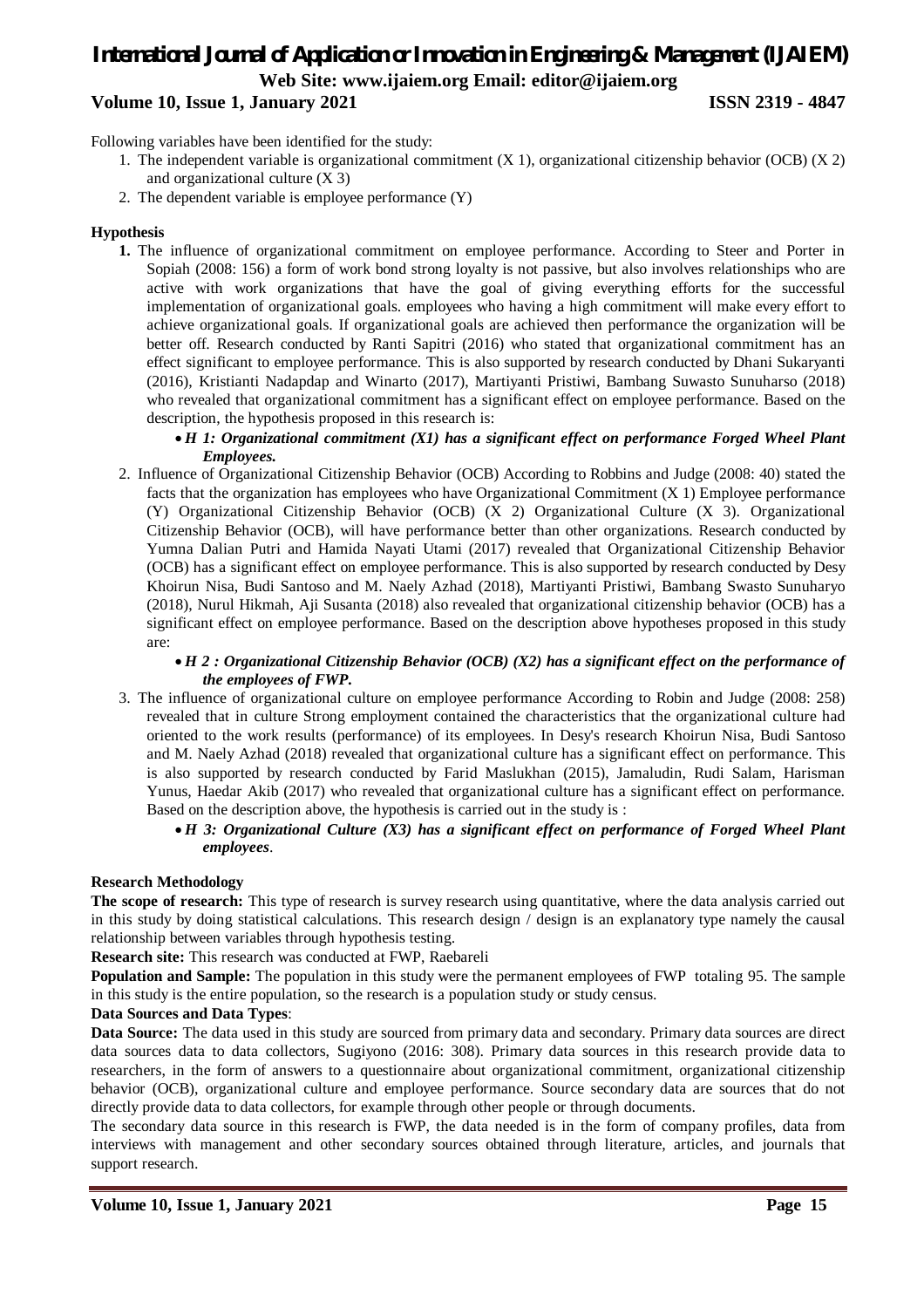### *International Journal of Application or Innovation in Engineering & Management (IJAIEM)*

**Web Site: www.ijaiem.org Email: editor@ijaiem.org**

### **Volume 10, Issue 1, January 2021 ISSN 2319 - 4847**

**Type of Data:** The type of data in this research is qualitative data and quantitative data. Qualitative data is required to know Respondents' perceptions of Organizational Commitment, Organizational Citizenship Behavior (OCB), Organizational Culture and Employee Performance. Qualitative data will be quantified using a Likert scale. **Data analysis**

Respondent based on age shown in Table 1, appended below:

| Age                           | <b>Total</b> | Percentage |  |  |  |  |
|-------------------------------|--------------|------------|--|--|--|--|
| $\epsilon$ = 25 Years         | 3            | 3.4 %      |  |  |  |  |
| 26 - 35 Years                 | 64           | 67.2       |  |  |  |  |
| 36 - 45 Years                 | 24           | 25.2       |  |  |  |  |
| 46 - 60 Years                 |              | 4.2%       |  |  |  |  |
| <b>Total</b>                  | 95           | $100\%$    |  |  |  |  |
| Table 1; Source: Primary Data |              |            |  |  |  |  |

#### **Research Result**

**Research Instrument Test & Results Validity Test:** The validity test in the study used the Person Correlation Technique Coefficient , with a one-tailet (one-way) test assisted by using SPSS application 24. The results of the validity test of 57 questions from four variables organizational commitment (X 1), organizational citizenship behavior (OCB) (X 2), organizational culture (X 3) and employee performance (Y), all question items declared valid, because the significance level is 5% for each item yields a probability value  $< 0.05$ .

Reliability Test The results of the reliability test show that all variables have a value Cronbach`s Alpha > 0.7. Reliability test results of the commitment variable questionnaire the organization shows a value of 0.876. This means this item delivers reliable indication and has a consistent ability of 87.6% if re-measured. Questionnaire test for organizational citizenship behavior (ocb) indicates a value of 0.931. This means that this item gives an indication reliable and has a consistent ability of 93.1% when done re-measurement. The organizational culture questionnaire test showed a value of 0.879. This means that this item provides an indication of being reliable and capable consisted of 87.9% when re-measured. Questionnaire test employee performance shows a value of 0.826. This means this item delivers reliable indication and has a consistent ability of 82.6% if re-measured.

**Multiple Linear Regression Test:** Multiple liner regression analysis was used to test the effect of variables free, namely organizational commitment (X1), organizational citizenship behavior (OCB) (X2), organizational culture (X3) and the dependent variable, namely employee performance (Y). Following are the results of multiple linear regression analysis:

|                                             |   |       | Unstandardized<br>Coefficients | Standardized<br>Coefficients |       | T     | Sig. |
|---------------------------------------------|---|-------|--------------------------------|------------------------------|-------|-------|------|
| Model                                       | B | Std.  |                                |                              |       |       |      |
|                                             |   |       | Error                          | Beta                         |       |       |      |
| $.1$ (Constant)<br>Organizational           |   | 4,704 | 2.046                          |                              | 2,300 |       | ,023 |
| Commitment<br>Organizational<br>Citizenship |   | .113  | .027                           | , 226                        | 4,134 |       | .000 |
| <b>Behavior</b><br>Organizational           |   | , 155 |                                | ,036                         | , 404 | 4,252 | .000 |
| Culture                                     |   | . 379 |                                | ,086                         | . 373 | 4,405 | .000 |

### *Table 2; Multiple Linear Regression Analysis, Source: Primary Data Y = 4.704 + 0.113X 1 + 0.155X 2 + 0.379X 3*

- 1. Constant (a) with positive parameters of 4.704 means that the variable organizational commitment (X 1), organizational citizenship behavior (OCB)  $(X 2)$  and organizational culture  $(X 3)$  is constant, the value of the employee performance variable (Y) will change by itself at a constant value of 4.704.
- 2. If other variables are constant, the Y value will change by 0.113 per one unit of organizational commitment variable  $(X 1)$ .
- 3. If other variables are constant, the Y value will change by 0.155 per one unit variable organizational citizenship behavior (OCB) (X 2 ).
- 4. If other variables are constant, the Y value will change by 0.379 per unit of organizational culture variable (X 3 ).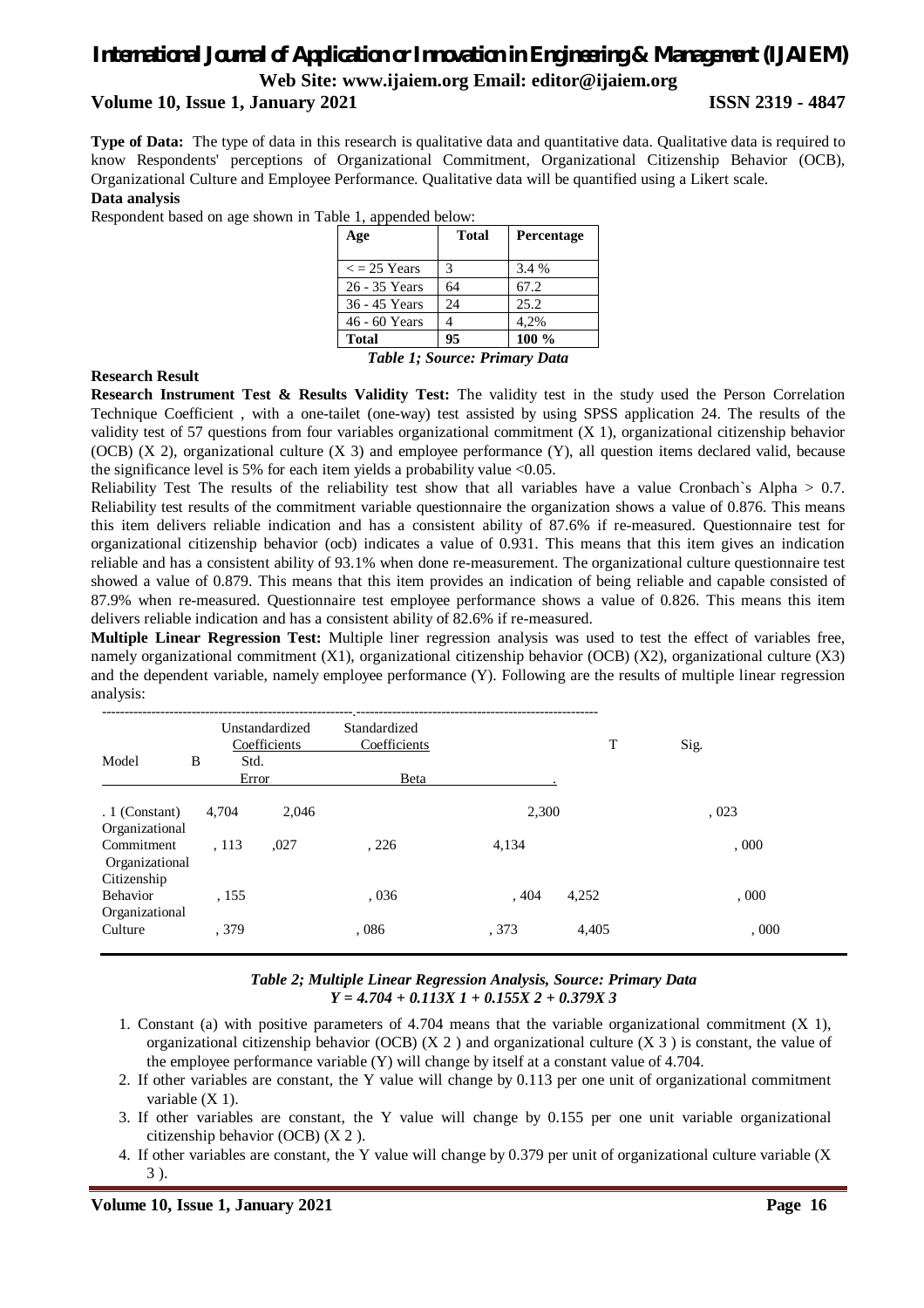### **Volume 10, Issue 1, January 2021 ISSN 2319 - 4847**

**T Test:** The T test is used to determine or test how the effect is from one independent variable to the dependent variable. To test the influence of the organizational commitment variable  $(X 1)$  on employee performance  $(Y)$  are as follows:

- 1. The results of the significance test of the effect of organizational commitment on performance employees produce a significance value of 0.000 less than 0.05 then the variable organizational commitment has a significant effect on performance employees. This means that hypothesis 1; which states that organizational commitment is influential significant to the performance of FWP employees.
- 2. Test the influence of the variable organizational citizenship behavior (OCB) (X 2 ) on employee performance (Y) is as follows: The results of the significance test of organizational citizenship behavior (OCB) on employee performance resulted in a significance value of more than 0.000 smaller than 0.05, the variable organizational citizenship behavior (OCB) has a significant effect on employee performance, that means hypothesis 2; Organizational Citizenship Behavior (OCB) had a significant effect on the performance of FWP employees. proven to be true.
- 3. Test the influence of organizational culture variables (X 3) on employee performance (Y) are as follows : The results of the significance test of the influence of organizational culture on performance employees produce a significance value of 0.000 less than 0.05 then the organizational culture variable has a significant effect on performance employees. This means that hypothesis 3; which states that organizational culture is influential significant to the performance of FWP employees.

**F Test (Model Accuracy Test):** The F test is used to test the accuracy of the independent variable influence model the dependent variable. The results of the F test in this study indicate that the value The significance of F is 0.000 <0.05 then the model is appropriate to use predict the effect of the independent variable on the dependent variable.

**R Test 2 (Test of Determination):** The coefficient of determination (R 2) essentially measures how much the contribution of the influence of the independent variables (variable organizational commitment, organizational citizenship behavior (OCB) , organizational culture) towards variables bound (employee performance). Based on the analysis results show that the value of Adjusted R Square the amount of 0.775 means the contribution of the independent variable, namely the commitment variable organization, organizational citizenship behavior (OCB) and organizational culture contribute to the influence of the dependent variable, namely performance The remaining 77.5% of employees or 22.5% were influenced by other factors which was not researched by the researcher.

### **Discussion**

- 1. Effect of organizational commitment  $(X 1)$  on employee performance  $(Y)$  The results showed that there was a significant influence on organizational commitment  $(X 1)$  on employee performance  $(Y)$  so that H1 which states that commitment organization  $(X 1)$  has a significant effect on employee performance  $(Y)$  for employees of FWP. proved the truth that more and more high or good organizational commitment will make the level of employee performance the higher , and vice versa.
- 2. Effect of Organizational Citizenship Behavior (OCB) (X 2 ) on Employee Performance (Y) The results showed a significant effect of organizational citizenship behavior (OCB) (X 2 ) on employee performance (Y) so that H2 states that Organizational Citizenship Behavior (OCB) (X2) has a significant effect on employee performance (Y) at FWP employees. proved the truth that more and more high or good Organizational Citizenship Behavior (OCB) will make employee performance increase, and vice versa.
- 3. The Influence of Organizational Culture (X 3 ) on employee performance (Y) The results of this study indicate a significant cultural influence organization  $(X 3)$  on employee performance  $(Y)$  so that H3 states that organizational culture  $(X 3)$  has a significant effect on FWP employee performance. More and more high or good application of organizational culture will make performance of the employees higher, and vice versa.

### **Implications and Policies**

1. Organizational commitment is proven to have an effect on employee performance. This matter should be able to be taken into consideration by the Steel manufacturing units especially in the human resources division to improve the indicators of organizational commitment that researchers use in this research. When the employee's organizational commitment increases it provide a positive impact on improving employee performance.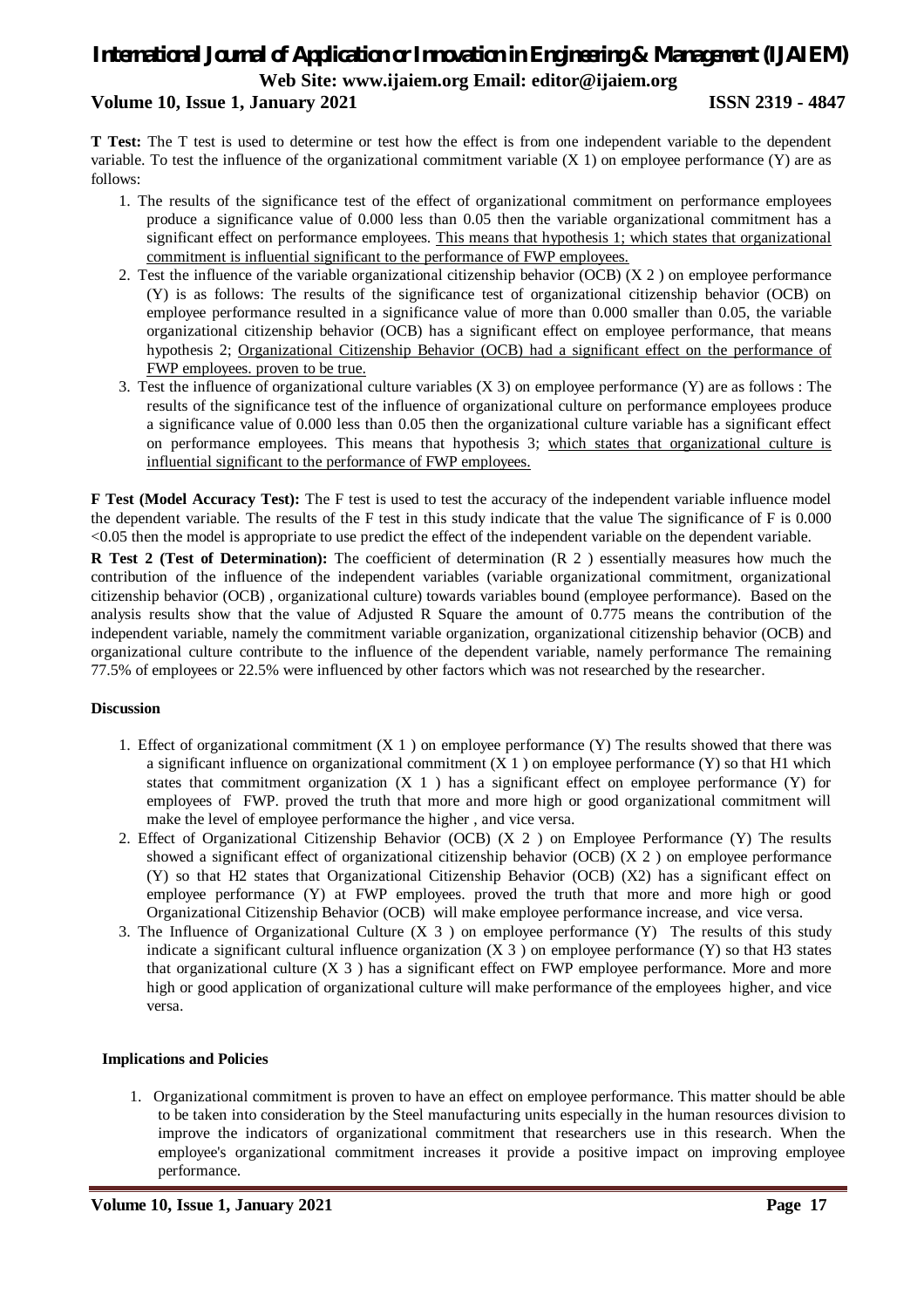### **Volume 10, Issue 1, January 2021 ISSN 2319 - 4847**

- 2. Organizational Citizenship Behavior (OCB) is proven to have an effect on Employee performance. Therefore, it should be used as a tool to improve the performance of FWP employees.
- 3. Organizational culture is proven to have an effect on employee performance. therefore the results of this research can be taken into consideration by FWP management in order to improve the performance of employees by building and foster organizational culture by improving indicators of organizational culture as used by researchers to measure level of organizational culture of FWP employees.

### **Conclusion**

Organizational commitment, organizational citizenship behavior (OCB) and culture organizations with the indicators used by researchers have a significant influence towards employee performance in FWP. This proves that organizational commitment, organizational Citizenship Behavior (OCB) and organizational culture with its indicators used by researchers is able to influence the level of performance of employees at FWP . So that the higher the level of commitment organization, organizational citizenship behavior (OCB) and organizational culture will have higher level of employee performance.

### **References**

- [1]. Sopiah (2008), Organizational Behavior, Yogyakarta
- [2]. Andi Achmad Sobirin (2007): Organizational Culture Definition, Meaning and Application In Organizational Life
- [3]. Yogyakarta: IBPP STIM YKPN, Umam (2010)
- [4]. Organizational Behavior, Bandung: CV. Faithful Library Arikunto , Suharsimi ( 2010)
- [5]. Research Procedure A Practice Approach. Jakarta: Rineka Cipta Robbins SP and Judge (2011)
- [6]. Organizational Behavior, Jakarta: Salemba Empat. Luthans (2012), Organizational Behavior. Yogyakarta: Publisher Andi Mangkunegara (2012), Human Resource Management. Bandung: PT. Remadja Rosda Karya. Siswadi, Edi (2012)
- [7]. Future Bureaucracy. Bandung: Mutiara Press Herminingsih, Anik (2012), *Spirituality and Job Satisfaction as Factors* Organizational Citizenship Behavior (OCB). Journal of Economic and Social Sciences, Vol 1, Number 2, p. 126-140 Sembiring, Masana (2012)
- [8]. Organizational Culture and Performance. Bandung: Media Focus. Moorhead, Griffin (2013)
- [9]. Organizational Behavior of Human Resource Management and Organization. Edition 9. Jakarta: Salemba four. Mangkunegara (2013)
- [10].Company Human Resource Management. Bandung: PT. Remadja Rosda Karya. Bara Primada Lamdany (2013)
- [11].The Influence of Leadership Style and Commitment Organization Against Employee Performance Sales (Sales) At PT. Mandala Mandiri Motor Srabaya., Thesis, University of Development National "VETERAN". Titisari, Purnamie (2014)
- [12].Role of *Organizational Citizenship Behavior* (OCB) In Improving Employee Performance. Jakarta: Mitra Wacana Media. Sugiyono. (2014)
- [13].Educational Research Methods, Quantitative Approaches, Qualitative, and R&D. Bandung: Alfabeta. Zelvia, Debby (2015)
- [14].The Influence of Organizational Culture, Leadership and Job Satisfaction Against Organizational Commitment and Employee Performance of PT. Telkom Medan, Thesis, University of North Sumatra. Nurhalim, Tobing, Sudarsih (2015)
- [15].The Influence of Organizational Culture, Environment Work and *Organizational Citizenship Behavior* (OCB) on performance Jember Branch Bank Indonesia Employees. Journal of Management FE UNEJ. Maslukhan (2015)
- [16].The Influence of Organizational Culture on Employee Performance. Publication manuscript. F. Economics and Business. UMS. Melizawati (2015)
- [17].The Effect of Organizational commitment on Employee Performance (Case Study at PT Idotirta Abadi in Gempol Pasuruan) Accounting Journal UNESA 3 (3), 1-17. C. Triatna (2015)
- [18].Organizational Behavior in Education. Bandung: PT. Youth Rosda Karya. Widodo, Suparno Eko (2015)
- [19].Human Resources Development Management. Yogyakarta: Student Library. Sugiyono (2016)
- [20].Quantitative Research Methods Qualitative and Mixed combinations Methods. Bandung: Alfabeta. Sukaryanti (2016)